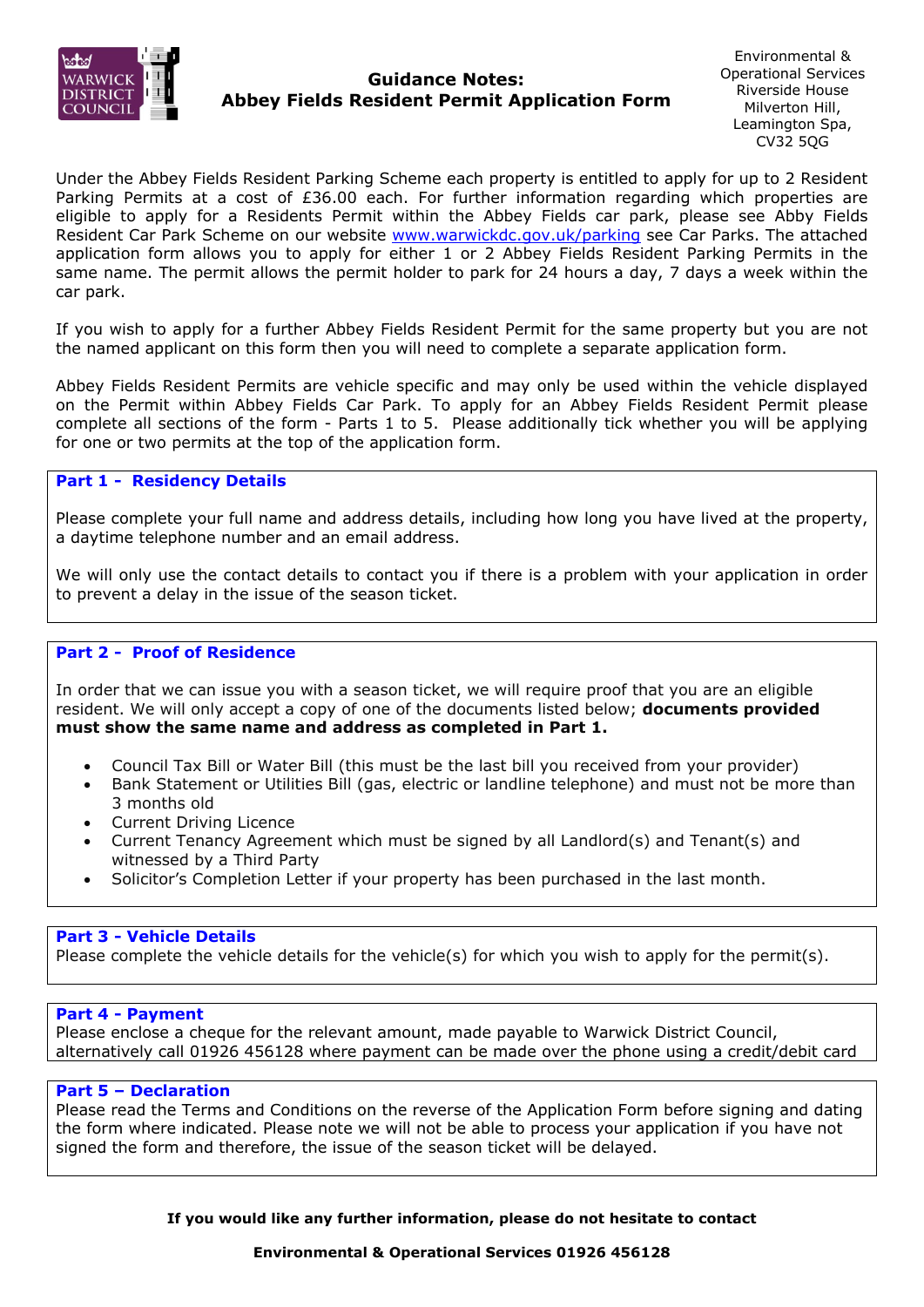

#### **Environmental & Operational Services Riverside House, Milverton Hill, Leamington Spa, CV32 5QG**

For Official Use Only **Date Rec'd** 

**Permit №(s)** 

#### **Please tick relevant box** – **Resident Permit 1 Resident Permit 2**

| <b>Resident Permit 2</b> $\Box$          |                      |               |  |  |
|------------------------------------------|----------------------|---------------|--|--|
| <b>Part 1 - Residency Details</b>        |                      |               |  |  |
| Mr/Mrs/Miss or other title               | First Name           | Surname       |  |  |
| Address                                  |                      |               |  |  |
|                                          |                      | Post Code     |  |  |
| How long have you lived at this address? | Daytime Telephone Nº | Email Address |  |  |

| <b>Part 2 - Proof of Residence</b>                                                          | Please supply ONE COPY of one the following listed below, which MUST show<br>your Name & Address as in (Part 1). |                                                                                              |  |
|---------------------------------------------------------------------------------------------|------------------------------------------------------------------------------------------------------------------|----------------------------------------------------------------------------------------------|--|
| Council Tax Bill or Water Bill (latest bill received)                                       |                                                                                                                  | <b>Bank Statement</b><br>(Must not be more than 3 months old)                                |  |
| Utilities Bill (gas, electric, landline telephone),<br>(Must not be more than 3 months old) |                                                                                                                  | Current Tenancy Agreement (Must be signed by<br>all Tenant(s)& Landlord(s) and be Witnessed) |  |
| Driving Licence                                                                             |                                                                                                                  | Solicitors Completion Letter (if property purchased<br>within the last month)                |  |

| <b>Part 3 - Vehicle Details</b> |                 |                |  |  |
|---------------------------------|-----------------|----------------|--|--|
| <b>Resident Permit 1</b>        | Registration Nº | Make and Model |  |  |
| <b>Resident Permit 2</b>        | Registration Nº | Make and Model |  |  |
|                                 |                 |                |  |  |

| <b>Part 4 - Payment</b> | I enclose a cheque payable to Warwick District Council for: |  |  |
|-------------------------|-------------------------------------------------------------|--|--|
|                         |                                                             |  |  |

 I hereby declare that the information I have given is true and correct to the best of my knowledge. I have read and agree to the terms and conditions as stated overleaf:

 $\overline{\phantom{a}}$ 

**Part 5 – Declaration** 

Signature............................................. Date....................................................

 Please post your completed application form, documents and cheque to  **Environmental & Operational Services, Riverside House, Milverton Hill, Leamington Spa, Warwickshire, CV32 5QG** 

 you have provided on this form for the prevention and detection of fraud. It, may also share this information with Warwick District Council is under a duty to protect funds it administers and to this end may use the information other bodies responsible for auditing or administering public funds for these purposes. For further information please visit **[www.warwickdc.gov.uk/dataprotection](http://www.warwickdc.gov.uk/dataprotection)**